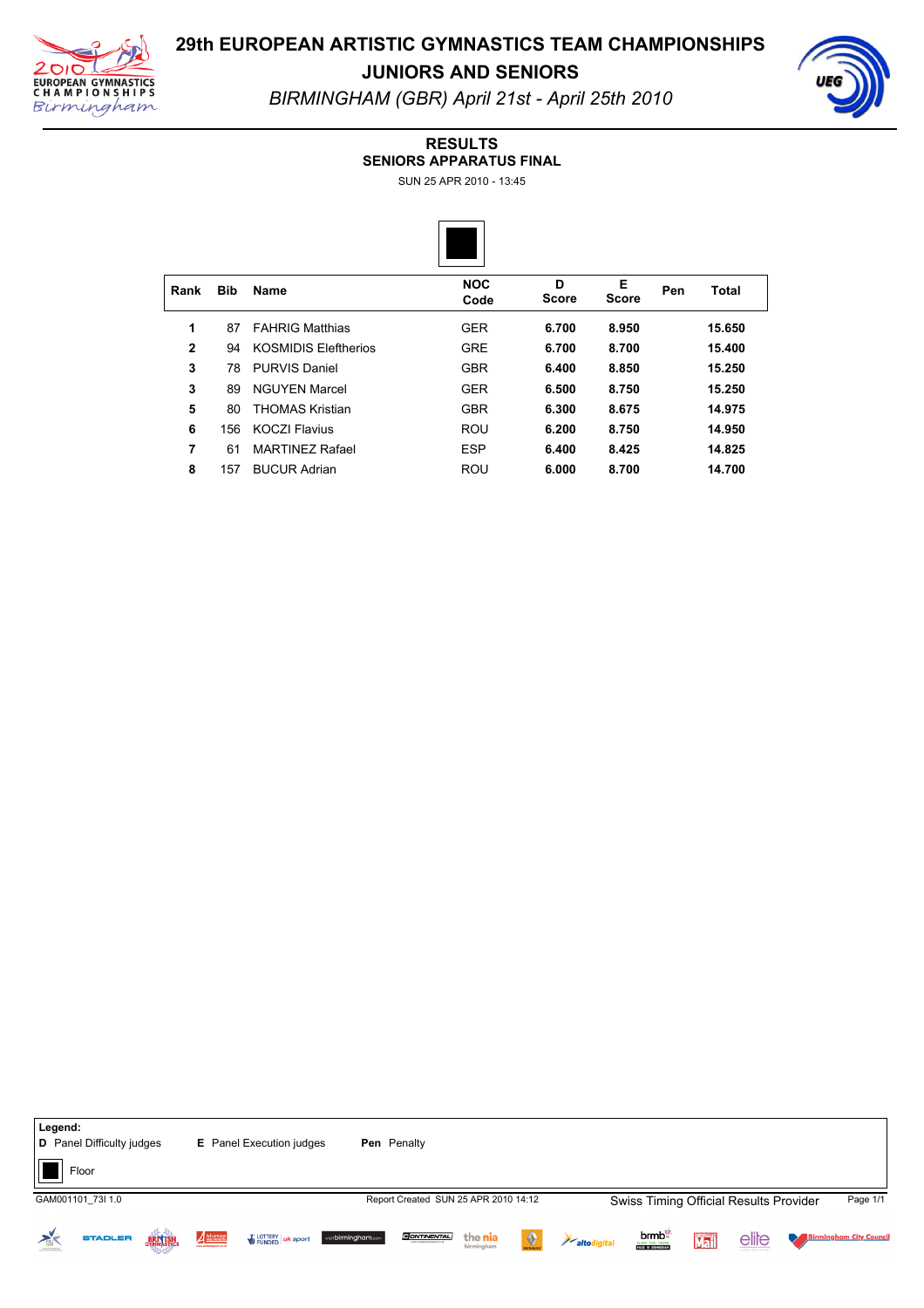

**JUNIORS AND SENIORS**



*BIRMINGHAM (GBR) April 21st April 25th 2010*

#### **RESULTS**

**SENIORS APPARATUS FINAL**

SUN 25 APR 2010 - 14:15



| Rank         | <b>Bib</b> | <b>Name</b>            | <b>NOC</b><br>Code | D<br><b>Score</b> | Е<br><b>Score</b> | Pen | Total  |  |
|--------------|------------|------------------------|--------------------|-------------------|-------------------|-----|--------|--|
| 1            | 77         | <b>KEATINGS Daniel</b> | <b>GBR</b>         | 6.700             | 8.900             |     | 15.600 |  |
| $\mathbf{2}$ | 76         | <b>SMITH Louis</b>     | <b>GBR</b>         | 6.600             | 8.775             |     | 15.375 |  |
| 3            | 167        | <b>BERTONCELJ Saso</b> | <b>SLO</b>         | 6.300             | 8.600             |     | 14.900 |  |
| 4            | 156        | <b>KOCZI Flavius</b>   | <b>ROU</b>         | 6.400             | 8.475             |     | 14.875 |  |
| 5            | 100        | <b>HIDVEGI Vid</b>     | <b>HUN</b>         | 6.200             | 8.650             |     | 14.850 |  |
| 6            | 30         | VAN DAMME Koen         | <b>BEL</b>         | 6.300             | 8.275             |     | 14.575 |  |
| 7            | 119        | <b>BUSNARI Alberto</b> | <b>ITA</b>         | 5.700             | 8.175             |     | 13.875 |  |
| 8            | 72         | <b>TOMMASONE Cyril</b> | <b>FRA</b>         | 6.100             | 7.225             |     | 13.325 |  |

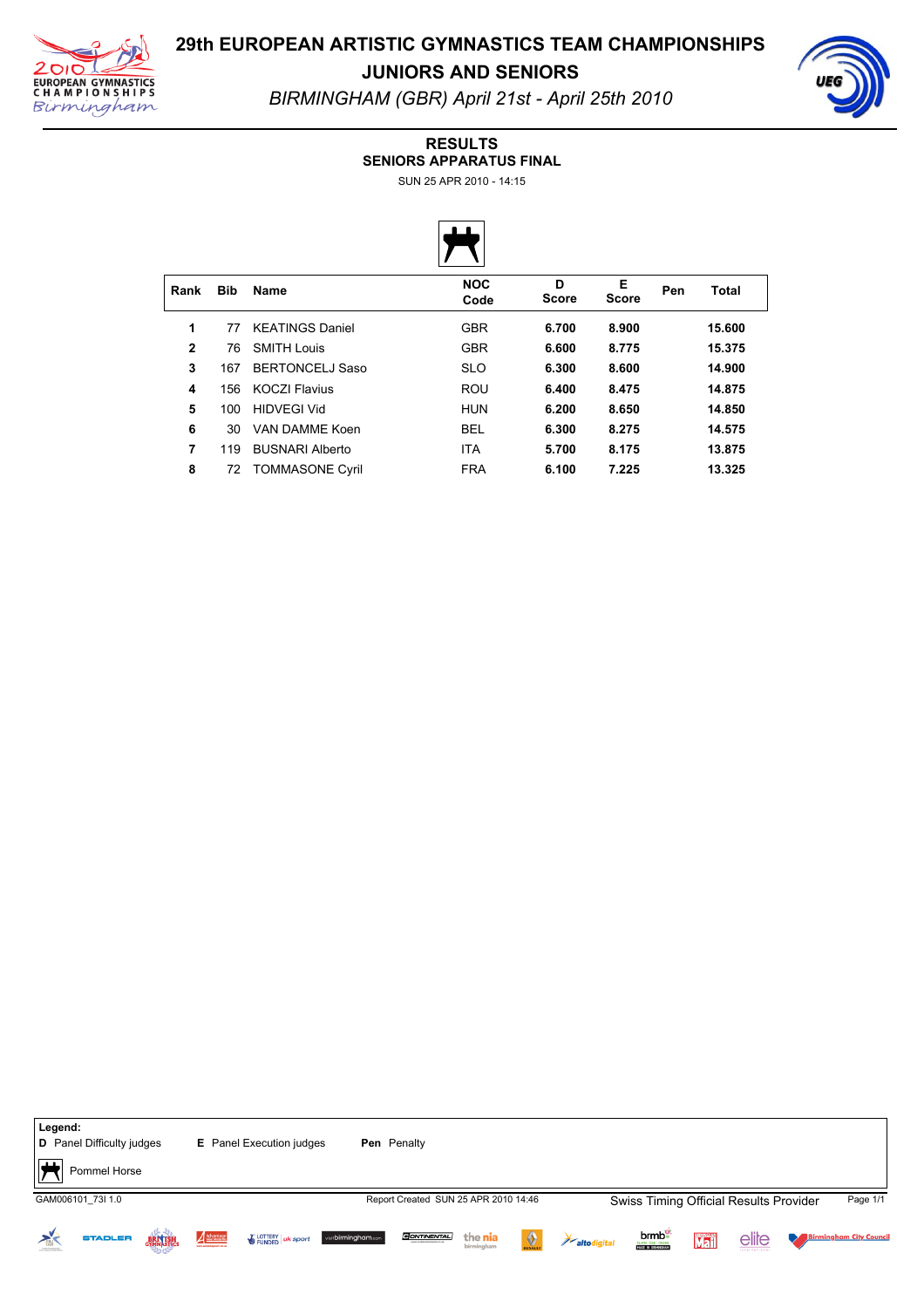

**JUNIORS AND SENIORS**



*BIRMINGHAM (GBR) April 21st April 25th 2010*

### **RESULTS**

**SENIORS APPARATUS FINAL**

SUN 25 APR 2010 - 14:45



| Rank         | <b>Bib</b> | <b>Name</b>              | <b>NOC</b><br>Code | D<br><b>Score</b> | Е<br><b>Score</b> | Pen | Total  |  |
|--------------|------------|--------------------------|--------------------|-------------------|-------------------|-----|--------|--|
| 1            | 117        | <b>MORANDI Matteo</b>    | <b>ITA</b>         | 6.700             | 8.550             |     | 15.250 |  |
| $\mathbf{2}$ | 73         | AIT SAID Samir           | <b>FRA</b>         | 6.800             | 8.300             |     | 15.100 |  |
| 3            | 36         | <b>IOVTCHEV</b> lordan   | <b>BUL</b>         | 6.700             | 8.200             |     | 14.900 |  |
| 4            | 12         | <b>VAHAGN Davtyan</b>    | ARM                | 6.700             | 8.000             |     | 14.700 |  |
| 5            | 118        | OTTAVI Paolo             | <b>ITA</b>         | 6.300             | 8.350             |     | 14.650 |  |
| 6            | 89         | <b>NGUYEN Marcel</b>     | <b>GER</b>         | 6.300             | 8.175             |     | 14.475 |  |
| 7            | 180        | <b>BOESCHENSTEIN N.</b>  | <b>SUI</b>         | 5.800             | 8.575             |     | 14.375 |  |
| 8            | 88         | <b>HAMBUECHEN Fabian</b> | <b>GER</b>         | 5.500             | 7.500             |     | 13.000 |  |

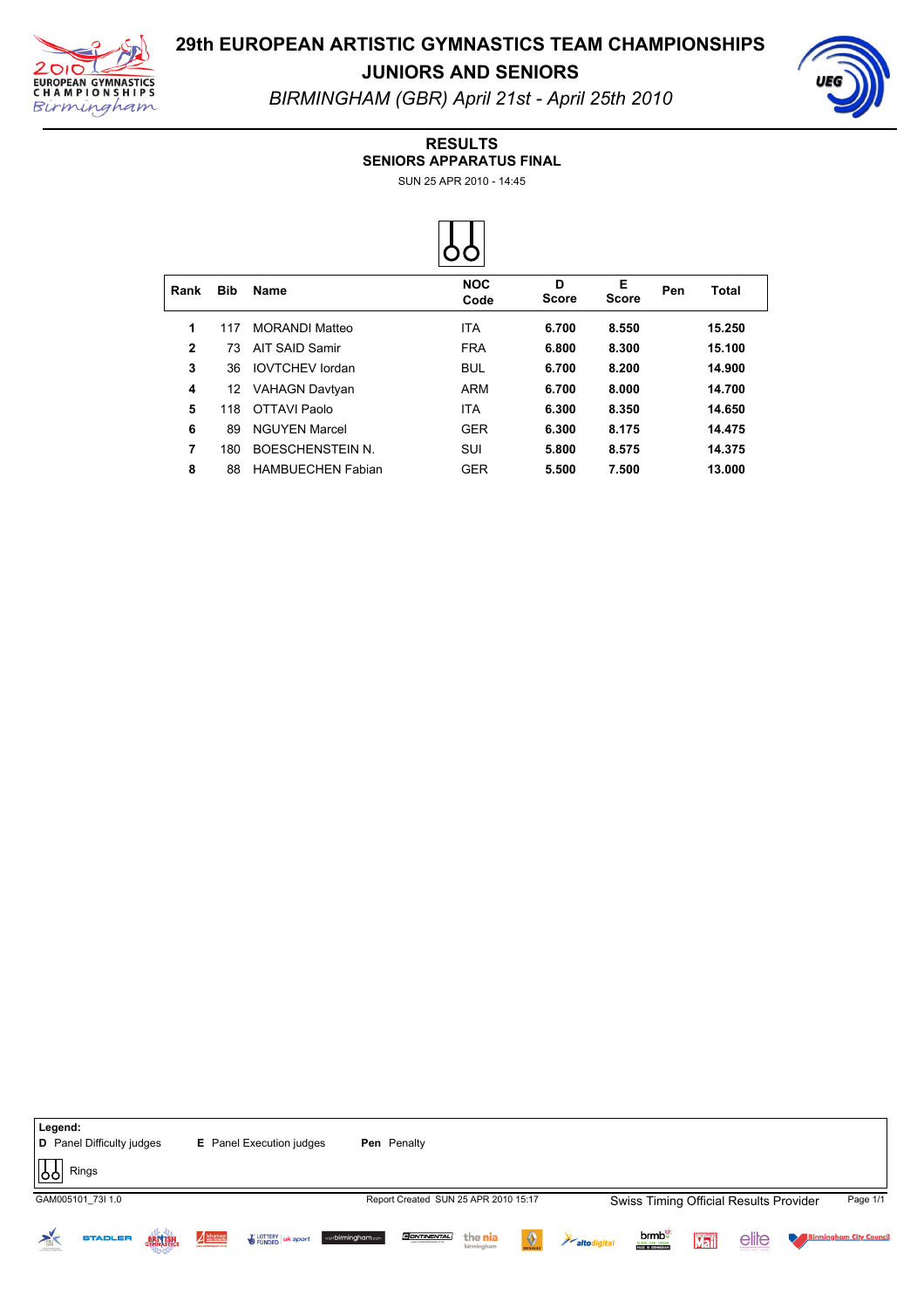



**JUNIORS AND SENIORS** *BIRMINGHAM (GBR) April 21st April 25th 2010*

#### **RESULTS**

**SENIORS APPARATUS FINAL**

 $\overline{\phantom{a}}$ 

SUN 25 APR 2010 - 15:15

| Rank           | <b>Bib</b> | Name                       | <b>NOC</b><br>Code | Vault          | D<br><b>Score</b> | Е<br><b>Score</b> | Pen | Vault  | <b>Total</b> |  |
|----------------|------------|----------------------------|--------------------|----------------|-------------------|-------------------|-----|--------|--------------|--|
| 1              | 66         | <b>TUUHA Tomi</b>          | <b>FIN</b>         | 1              | 6.600             | 9.350             |     | 15.950 | 15.975       |  |
|                |            |                            |                    | 2              | 6.600             | 9.400             |     | 16.000 |              |  |
| $\mathbf{2}$   | 87         | <b>FAHRIG Matthias</b>     | <b>GER</b>         | 1              | 7.000             | 9.150             |     | 16.150 | 15.962       |  |
|                |            |                            |                    | 2              | 6.600             | 9.175             |     | 15.775 |              |  |
| 3              | 156        | <b>KOCZI Flavius</b>       | <b>ROU</b>         | 1              | 6.200             | 9.350             |     | 15.550 | 15.925       |  |
|                |            |                            |                    | 2              | 7.000             | 9.300             |     | 16.300 |              |  |
| 4              | 137        | <b>WAMMES Jeffrey</b>      | <b>NED</b>         | 1              | 6.600             | 9.325             |     | 15.925 | 15.862       |  |
|                |            |                            |                    | 2              | 6.600             | 9.200             |     | 15.800 |              |  |
| 5              | 150        | <b>LYSZCZARZ Marek</b>     | POL                | 1              | 6.600             | 9.325             |     | 15.925 | 15,800       |  |
|                |            |                            |                    | 2              | 6.200             | 9.475             |     | 15.675 |              |  |
| 6              | 89         | <b>NGUYEN Marcel</b>       | <b>GER</b>         | 1              | 6.600             | 9.300             |     | 15.900 | 15.750       |  |
|                |            |                            |                    | 2              | 6.600             | 9.000             |     | 15.600 |              |  |
| $\overline{7}$ | 62         | <b>BOTELLA PEREZ Isaac</b> | <b>ESP</b>         | 1              | 6.600             | 9.300             |     | 15.900 | 15.737       |  |
|                |            |                            |                    | 2              | 6.600             | 8.975             |     | 15.575 |              |  |
| 8              | 74         | <b>RAYEPIN MOUTOUSSAMY</b> | <b>FRA</b>         | 1              | 7.000             | 8.975             | 0.3 | 15.675 | 15.125       |  |
|                |            |                            |                    | $\overline{c}$ | 6.600             | 8.075             | 0.1 | 14.575 |              |  |

**Legend: D** Panel Difficulty judges **E** Panel Execution judges **Pen** Penalty  $|\mathbf{T}|$  Vault GAM002101\_73I 1.0 **Example 2010 12 Approximated SUN 25 APR 2010 16:08** Swiss Timing Official Results Provider Page 1/1 **brmb**<sup>e</sup> **Birmingham City Council**  $\geq$ **STADLER** Advantage CONTIERT UK sport visibirningham.com **CONTINENTAL** the nia elite BRITISH  $\langle \rangle$ Mail altodigital NARM - DAS - ONLINE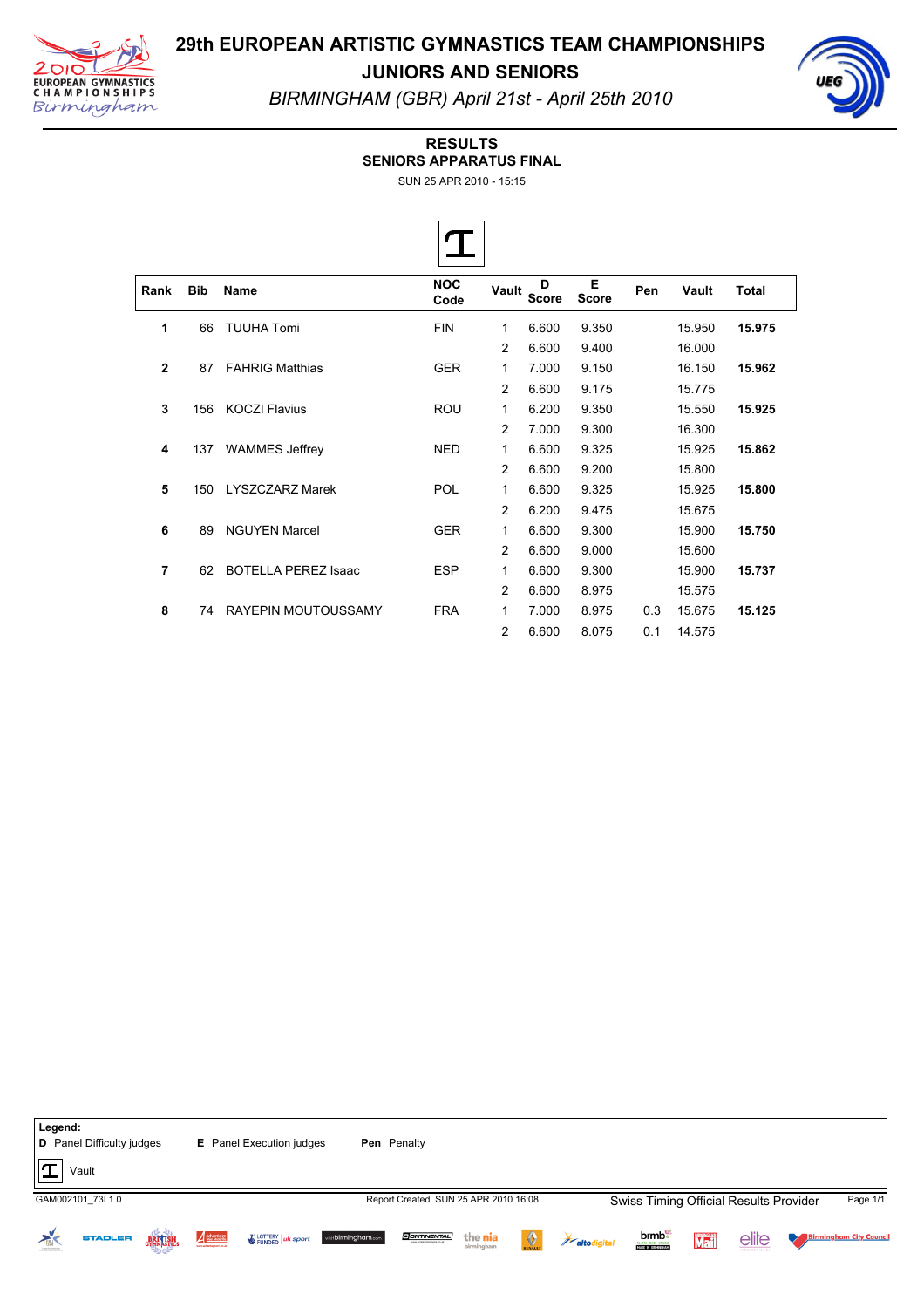

**JUNIORS AND SENIORS**



*BIRMINGHAM (GBR) April 21st April 25th 2010*

#### **RESULTS**

**SENIORS APPARATUS FINAL**

SUN 25 APR 2010 - 15:45



| Rank         | <b>Bib</b> | <b>Name</b>                 | <b>NOC</b><br>Code | D<br><b>Score</b> | Е<br><b>Score</b> | Pen | Total  |  |
|--------------|------------|-----------------------------|--------------------|-------------------|-------------------|-----|--------|--|
| 1            | 75         | CUCHERAT Yann               | <b>FRA</b>         | 6.200             | 9.075             |     | 15.275 |  |
| $\mathbf{2}$ | 95         | <b>TSOLAKIDIS Vasileios</b> | <b>GRE</b>         | 6.300             | 8.900             |     | 15.200 |  |
| 3            | 147        | KIERZKOWSKI Adam            | POL                | 6.000             | 9.100             |     | 15.100 |  |
| 3            | 71         | <b>SABOT Hamilton</b>       | <b>FRA</b>         | 6.500             | 8.600             |     | 15.100 |  |
| 5            | 136        | ZONDERLAND Epke             | <b>NED</b>         | 6.100             | 8.975             |     | 15.075 |  |
| 6            | 148        | KULESZA Roman               | POL                | 6.000             | 9.025             |     | 15.025 |  |
| 7            | 65         | <b>CARBALLO Manuel</b>      | <b>ESP</b>         | 5.800             | 8.875             |     | 14.675 |  |
| 8            | 78         | <b>PURVIS Daniel</b>        | <b>GBR</b>         | 5.700             | 8.725             |     | 14.425 |  |

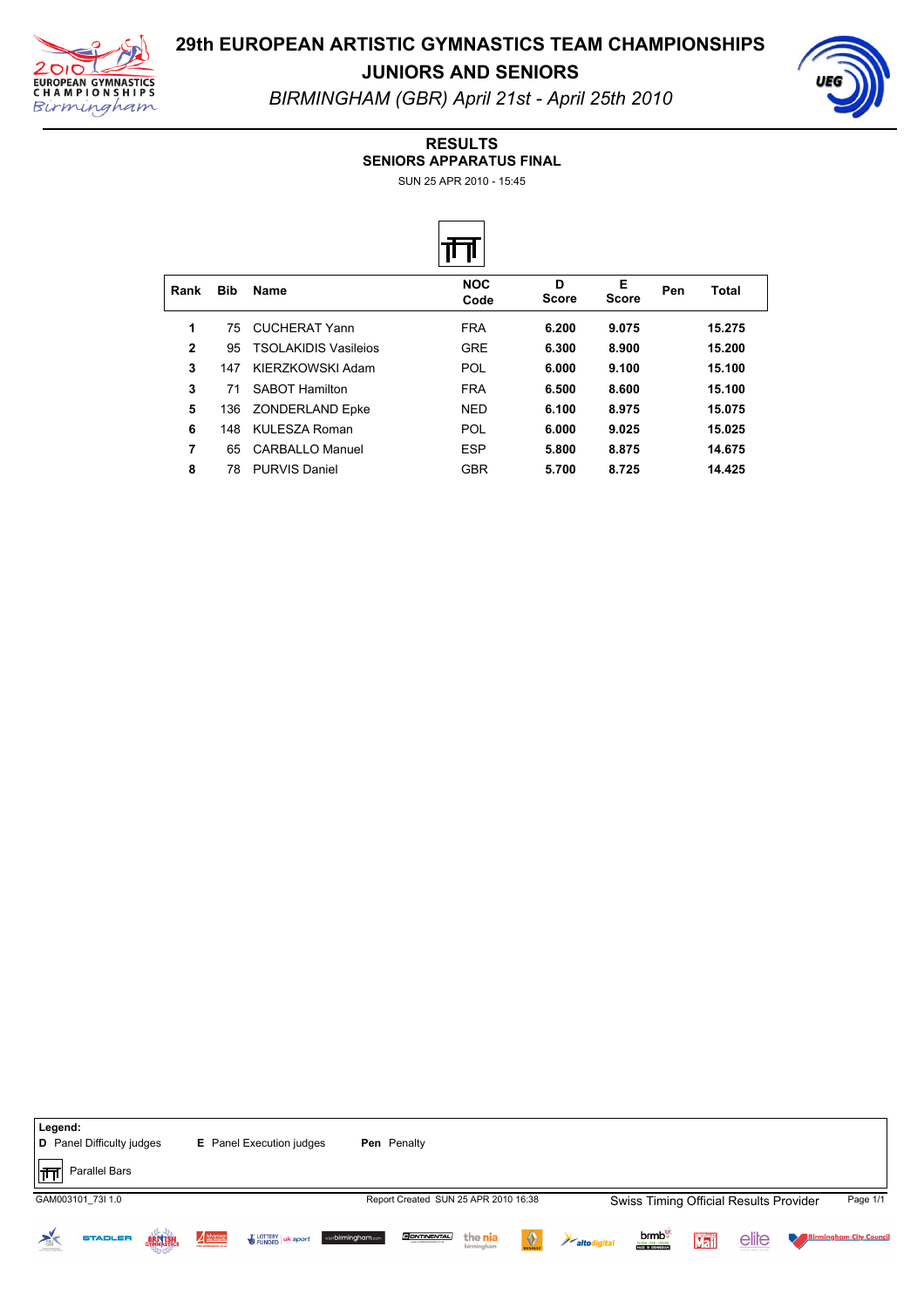



**JUNIORS AND SENIORS** *BIRMINGHAM (GBR) April 21st April 25th 2010*

#### **RESULTS**

**SENIORS APPARATUS FINAL**

SUN 25 APR 2010 - 16:15



| Rank         | <b>Bib</b> | Name                     | <b>NOC</b><br>Code | D<br><b>Score</b> | Е<br><b>Score</b> | Pen | Total  |  |
|--------------|------------|--------------------------|--------------------|-------------------|-------------------|-----|--------|--|
| 1            | 93         | <b>MARAS Vlasios</b>     | <b>GRE</b>         | 6.900             | 8.500             |     | 15.400 |  |
| $\mathbf{2}$ | 136        | <b>ZONDERLAND Epke</b>   | <b>NED</b>         | 7.100             | 8.275             |     | 15.375 |  |
| 3            | 86         | <b>BOY Philipp</b>       | <b>GER</b>         | 6.900             | 8.450             |     | 15.350 |  |
| 3            | 88         | <b>HAMBUECHEN Fabian</b> | <b>GER</b>         | 7.000             | 8.350             |     | 15.350 |  |
| 5            | 137        | <b>WAMMES Jeffrey</b>    | <b>NED</b>         | 6.700             | 8.325             |     | 15.025 |  |
| 5            | 75         | <b>CUCHERAT Yann</b>     | <b>FRA</b>         | 6.800             | 8.225             |     | 15.025 |  |
| 7            | 148        | <b>KULESZA Roman</b>     | <b>POL</b>         | 6.400             | 7.825             |     | 14.225 |  |
| 8            | 166        | <b>PEGAN Aljaz</b>       | <b>SLO</b>         | 6.600             | 7.200             |     | 13.800 |  |